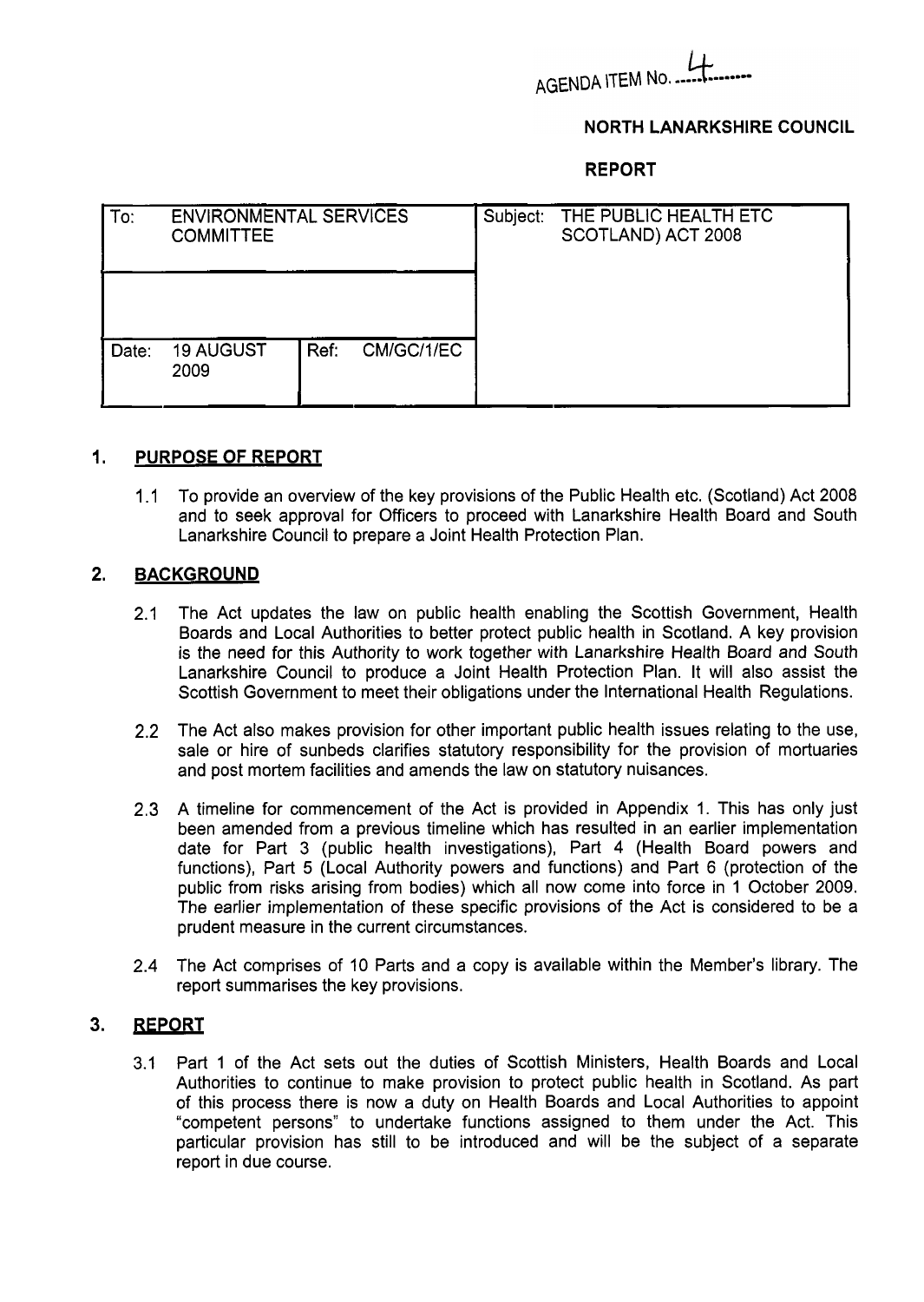- 3.2 A further key measure is the need for the preparation of a Joint Health Protection Plan for Lanarkshire. This will require officials from this authority to work in partnership with colleagues from Lanarkshire Health Board and South Lanarkshire Council to produce a Plan which will require committee approval early next year.
- 3.3 Provision is made for the notification of specific diseases and organisms and these are detailed in schedule 1 of the Act. Notification is necessary in order to alert public health authorities of diseases and organisms which present a risk to public health and which may require an urgent response to prevent further spread of illness.
- 3.4 New measures are provided to assist with the investigation of public health incidents particularly in cases where someone is reluctant to co-operate or there are access problems to premises linked to an incident.
- 3.5 A duty is placed on Health Boards to ensure mortuary provision, including post-mortem facilities, for persons who die in hospital in the board's area or who die elsewhere and whose bodies are brought to the hospital. A duty is also placed on Local Authorities to ensure the provision of mortuary and post-mortem facilities for other deaths, including for Crown Office Procurator Fiscal Service instructed post-mortem examinations. Local authorities and health boards must co-operate with one another in complying with these duties.
- 3.6 The Act makes provision for regulating the use, sale and hire of sunbeds. It prohibits operators from allowing use of sunbeds on their premises by persons under 18. It also prohibits allowing unsupervised use of sunbeds and the sale or hire of sunbeds to anyone under 18 years of age. A duty is also placed on operators of sunbed premises to provide<br>information to sunbed users and to display notices on their premises on the adverse information to sunbed users and to display notices on their health effects of sunbed use. Provision is also made for operators to discharge any liability<br>to any conviction for an offence through payment of a fixed penalty fine, in certain to any conviction for an offence through payment circumstances.
- 3.7 An amendment of the Environmental Protection Act 1990 is provided for which now includes insect infestation, artificial light pollution and nuisances associated with water on land as statutory nuisances. Powers are also introduced to amend the statutory nuisance regime in the future which will enable Local Authorities to offer a fixed penalty to persons who fail to comply with the requirements of an abatement notice served under the Act.
- 3.8 The potential risk caused by international travel is also dealt with in the Act. Scottish Ministers are given the power to make regulations to protect public health from risks arising from vehicles arriving in or leaving Scotland and to give effect to the international agreement relating to public health.
- 3.9 Powers are made available to Local Authorities to order or undertake a range of public health measures including disinfection and decontamination in order to prevent the spread of infectious disease or contamination.

### **4. SUSTAINABILITY IMPLICATIONS**

4.1 There are no issues relevant to this report which have any sustainability implications.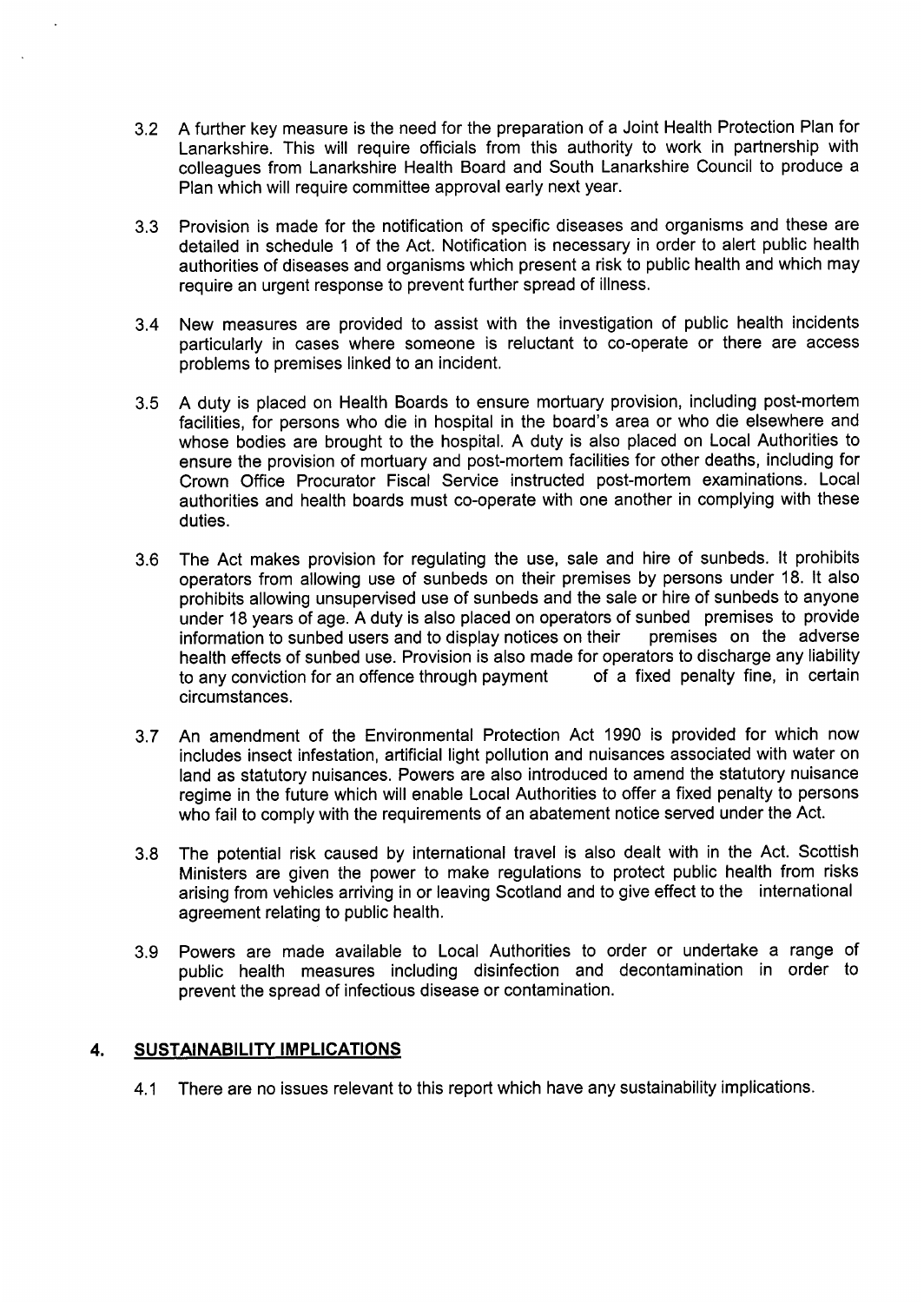## **5. CORPORATE CONSIDERATIONS**

5.1 The recommendations are consistent with policy and there are no personnel, legal, property or financial implications in the report.

## **6. RECOMMENDATIONS**

6.1 That Members provide approval for Officers to proceed with Lanarkshire Health Board and South Lanarkshire Council to prepare a Joint Health Protection Plan.

C.Morgan

 $\ddot{\phantom{1}}$ 

 $\ddot{\phantom{a}}$ 

**Crawford Morgan HEAD OF PROTECTIVE SERVICES** 

Local Government Access to Information Act: for further information about this report please contact Gordon Cunningham on 01236 61651 1.